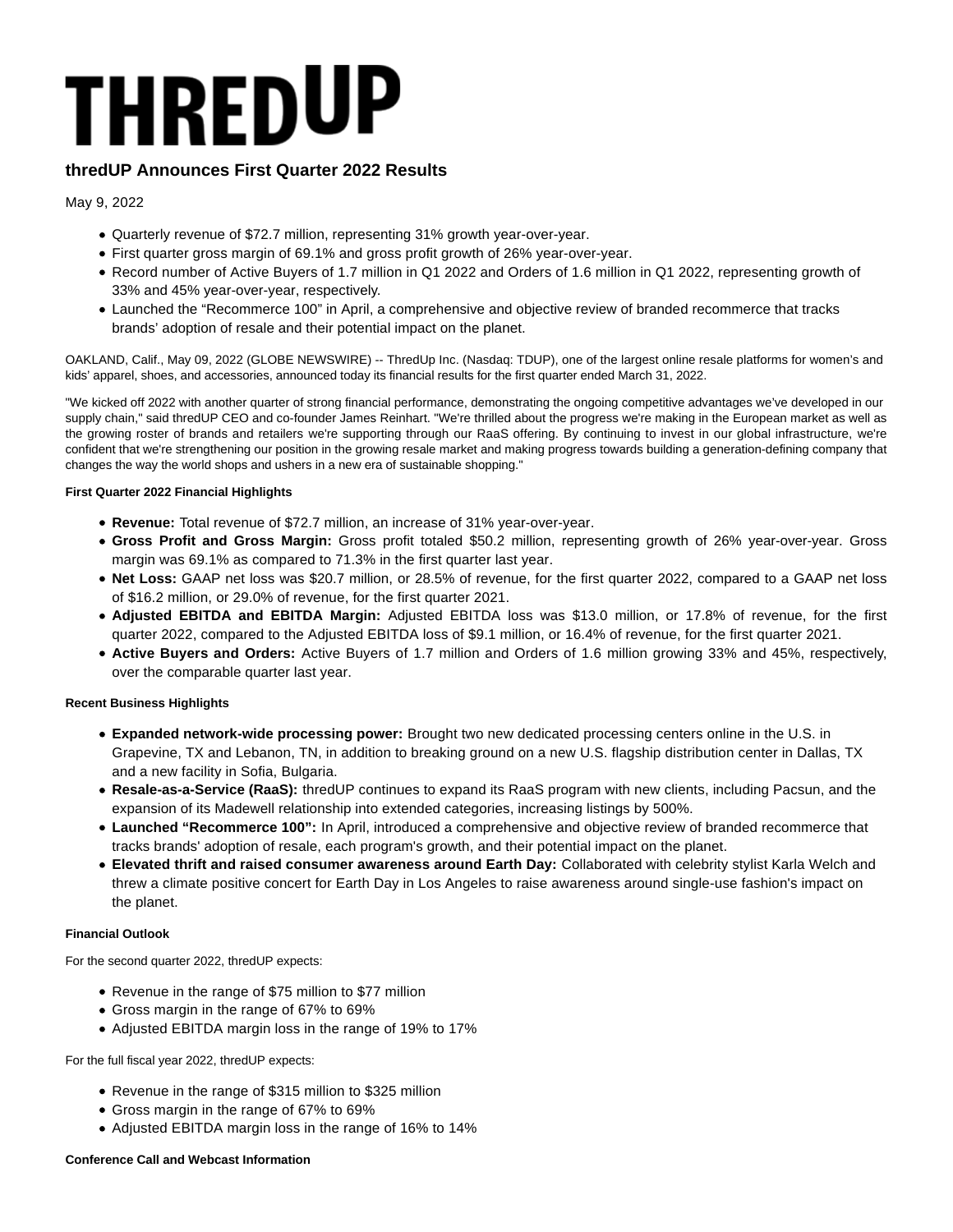- **Conference Call:** The live call is accessible in the U.S. and Canada at +1 888-394-8218 (code 7893731) and outside of the U.S. and Canada at +1 646-828-8193 (code 7893731).
- **Webcast:** The live and archived webcast and related earnings materials will be available at thredUP's investor relations website: ir.thredup.com.

## **ThredUp Inc. Condensed Consolidated Balance Sheets (in thousands)**

# **(unaudited)**

|                                                                         | March 31,<br>2022 |    | December 31,<br>2021 |  |
|-------------------------------------------------------------------------|-------------------|----|----------------------|--|
| <b>Assets</b>                                                           |                   |    |                      |  |
| <b>Current assets</b>                                                   |                   |    |                      |  |
| Cash and cash equivalents                                               | \$<br>68,597      | \$ | 84,550               |  |
| Marketable securities                                                   | 115,189           |    | 121,277              |  |
| Accounts receivable, net                                                | 2,971             |    | 4,136                |  |
| Inventory, net                                                          | 12,025            |    | 9,825                |  |
| Other current assets                                                    | 9,634             |    | 8,625                |  |
| Total current assets                                                    | 208,416           |    | 228,413              |  |
| Operating lease right-of-use assets                                     | 42,937            |    | 39,340               |  |
| Property and equipment, net                                             | 73,132            |    | 55,466               |  |
| Goodwill                                                                | 12,043            |    | 12,238               |  |
| Intangible assets                                                       | 12,942            |    | 13,854               |  |
| Other assets                                                            | 11,558            |    | 11,515               |  |
| <b>Total assets</b>                                                     | \$<br>361,028     | \$ | 360,826              |  |
| Liabilities, Convertible Preferred Stock and Stockholders' Equity       |                   |    |                      |  |
| <b>Current liabilities</b>                                              |                   |    |                      |  |
| Accounts payable                                                        | \$<br>19,529      | \$ | 13,336               |  |
| Accrued and other current liabilities                                   | 50,970            |    | 45,253               |  |
| Seller payable                                                          | 20,640            |    | 19,125               |  |
| Operating lease liabilities, current                                    | 4,433             |    | 3,931                |  |
| Current portion of long-term debt                                       | 7,780             |    | 7,768                |  |
| <b>Total current liabilities</b>                                        | 103,352           |    | 89,413               |  |
| Operating lease liabilities, non-current                                | 42,030            |    | 36,997               |  |
| Long-term debt                                                          | 25,634            |    | 27,559               |  |
| Other non-current liabilities                                           | 2,324             |    | 1,123                |  |
| <b>Total liabilities</b>                                                | 173,340           |    | 155,092              |  |
| Convertible preferred stock                                             |                   |    |                      |  |
| Stockholders' equity:                                                   |                   |    |                      |  |
| Common stock                                                            | 10                |    | 10                   |  |
| Additional paid-in capital                                              | 526,533           |    | 522,161              |  |
| Accumulated other comprehensive loss                                    | (2,804)           |    | (1,094)              |  |
| Accumulated deficit                                                     | (336, 051)        |    | (315, 343)           |  |
| Total stockholders' equity                                              | 187,688           |    | 205,734              |  |
| Total liabilities, convertible preferred stock and stockholders' equity | \$<br>361,028     | \$ | 360,826              |  |

### **ThredUp Inc. Condensed Consolidated Statements of Operations (in thousands, except per share data) (unaudited)**

**.**

|                  | Three Months Ended March 31, |   |        |  |
|------------------|------------------------------|---|--------|--|
|                  | 2022                         |   | 2021   |  |
| Revenue:         |                              |   |        |  |
| Consignment      | \$<br>47.435                 | S | 44,688 |  |
| Product          | 25,260                       |   | 10,992 |  |
| Total revenue    | 72,695                       |   | 55,680 |  |
| Cost of revenue: |                              |   |        |  |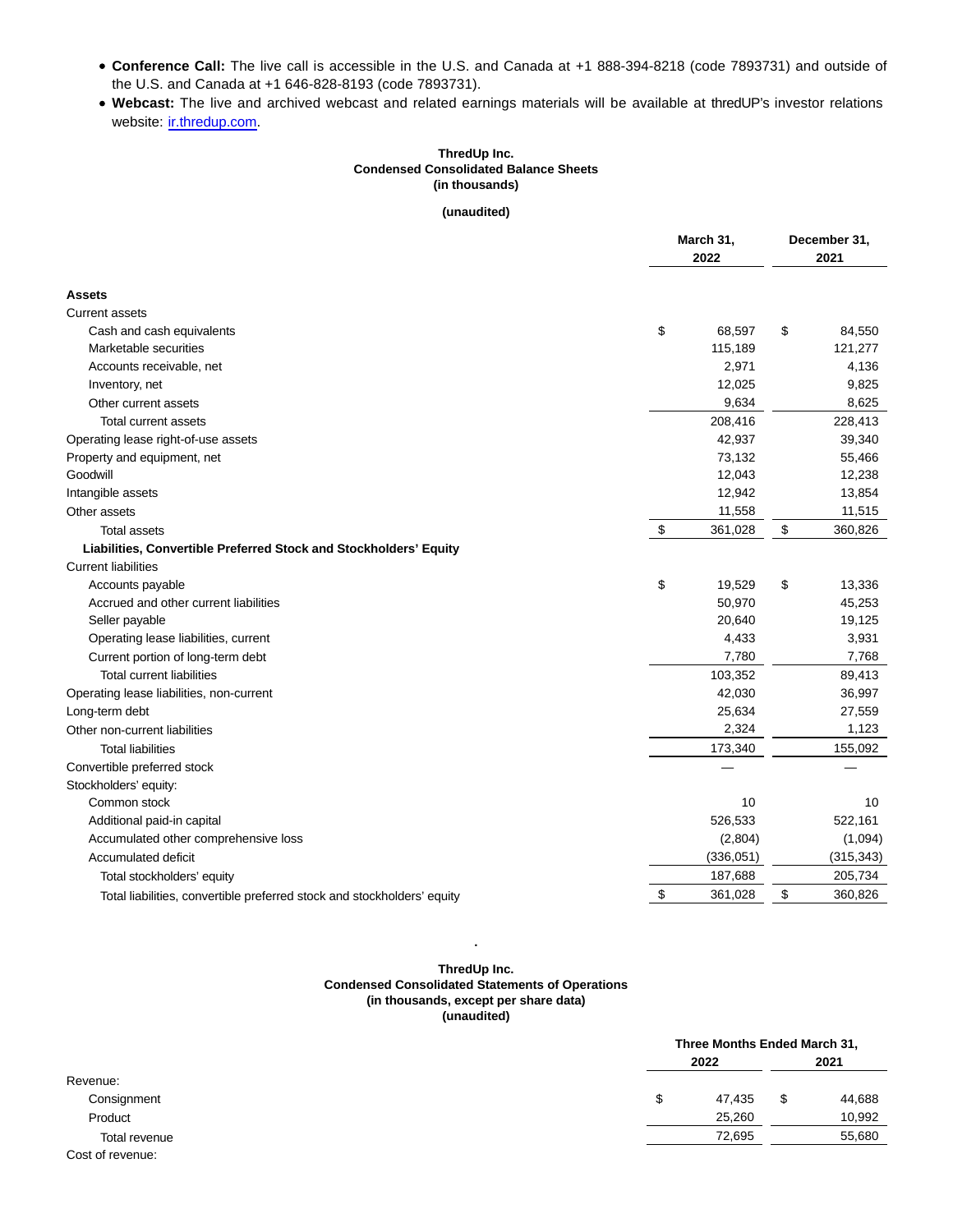| Consignment                                                                                                            | 10,049          | 10,832          |
|------------------------------------------------------------------------------------------------------------------------|-----------------|-----------------|
| Product                                                                                                                | 12,418          | 5,130           |
| Total cost of revenue                                                                                                  | 22,467          | 15,962          |
| Gross profit                                                                                                           | 50,228          | 39,718          |
| Operating expenses:                                                                                                    |                 |                 |
| Operations, product and technology                                                                                     | 39,161          | 28,312          |
| Marketing                                                                                                              | 16,978          | 15,446          |
| Sales, general and administrative                                                                                      | 14,664          | 10,638          |
| Total operating expenses                                                                                               | 70,803          | 54,396          |
| Operating loss                                                                                                         | (20, 575)       | (14, 678)       |
| Interest expense                                                                                                       | (423)           | (559)           |
| Other income (expense), net                                                                                            | 303             | (907)           |
| Loss before provision for income taxes                                                                                 | (20, 695)       | (16, 144)       |
| Provision for income taxes                                                                                             | 13              | 27              |
| Net loss                                                                                                               | \$<br>(20, 708) | \$<br>(16, 171) |
| Net loss per share attributable to common stockholders, basic and diluted                                              | \$<br>(0.21)    | \$<br>(0.86)    |
| Weighted-average shares used in computing net loss per share attributable to common stockholders,<br>basic and diluted | 98,624          | 18,701          |
|                                                                                                                        |                 |                 |

### **ThredUp Inc. Condensed Consolidated Statements of Comprehensive Loss (in thousands) (unaudited)**

|                                                       | Three Months Ended March 31, |  |           |  |
|-------------------------------------------------------|------------------------------|--|-----------|--|
|                                                       | 2022                         |  | 2021      |  |
| Net Loss                                              | \$<br>(20,708)               |  | (16, 171) |  |
| Other comprehensive loss, net of tax:                 |                              |  |           |  |
| Foreign currency translation adjustments              | (708)                        |  |           |  |
| Unrealized loss on available-for-sale debt securities | (1,002)                      |  |           |  |
| Total comprehensive loss                              | (22, 418)                    |  | (16,171)  |  |

### **ThredUp Inc. Condensed Consolidated Statements of Cash Flows (in thousands) (unaudited)**

|                                                                                         | Three Months Ended March 31, |           |    |           |
|-----------------------------------------------------------------------------------------|------------------------------|-----------|----|-----------|
|                                                                                         |                              | 2022      |    | 2021      |
| Cash flows from operating activities                                                    |                              |           |    |           |
| Net loss                                                                                | \$                           | (20, 708) | \$ | (16, 171) |
| Adjustments to reconcile net loss to net cash used in provided by operating activities: |                              |           |    |           |
| Depreciation and amortization                                                           |                              | 3,271     |    | 2,038     |
| Stock-based compensation expense                                                        |                              | 3,523     |    | 3,498     |
| Reduction in the carrying amount of right-of-use assets                                 |                              | 1,398     |    | 1,318     |
| Changes in fair value of convertible preferred stock warrants and others                |                              | 481       |    | 1,048     |
| Changes in operating assets and liabilities:                                            |                              |           |    |           |
| Accounts receivable, net                                                                |                              | 1,143     |    | 97        |
| Inventory, net                                                                          |                              | (2,313)   |    | 37        |
| Other current and non-current assets                                                    |                              | (2, 162)  |    | (457)     |
| Accounts payable                                                                        |                              | 1,601     |    | 4,722     |
| Accrued and other current liabilities                                                   |                              | 4,912     |    | 4,784     |
| Seller payable                                                                          |                              | 1,521     |    | 1,470     |
| Operating lease liabilities                                                             |                              | 539       |    | (1, 311)  |
| Other non-current liabilities                                                           |                              | 115       |    | 4         |
| Net cash (used in) provided by operating activities                                     |                              | (6,679)   |    | 1,077     |
| Cash flows from investing activities                                                    |                              |           |    |           |
| Maturities of marketable securities                                                     |                              | 4,726     |    |           |
| Purchase of property and equipment                                                      |                              | (12, 638) |    | (4,099)   |
| Net cash used in investing activities                                                   |                              | (7, 912)  |    | (4,099)   |
|                                                                                         |                              |           |    |           |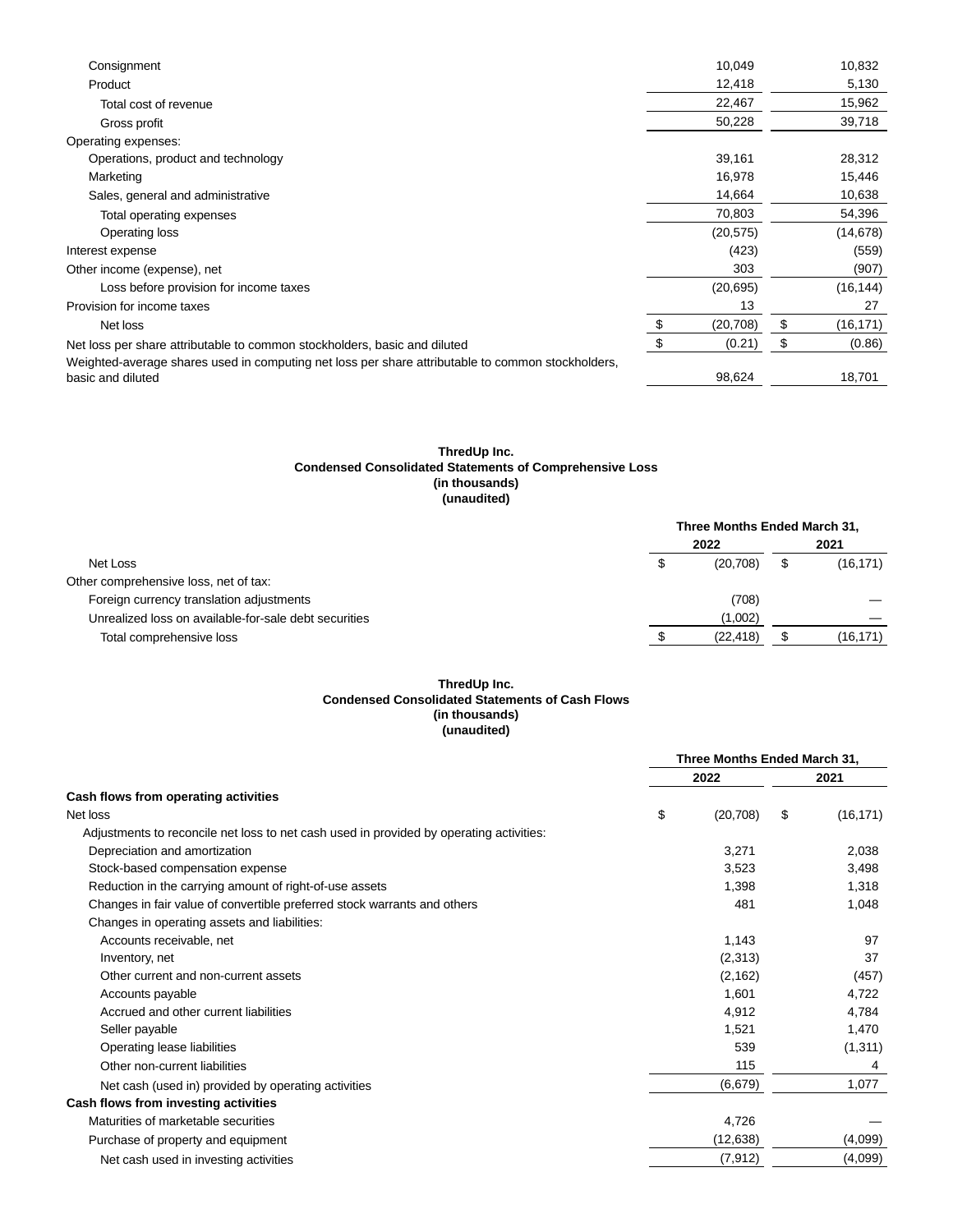| Proceeds from debt issuance                                                                      |   |          |   | 4,625   |
|--------------------------------------------------------------------------------------------------|---|----------|---|---------|
| Repayment of debt                                                                                |   | (2,000)  |   |         |
| Proceeds from issuance of Class A common stock, net of underwriting discounts and<br>commissions |   |          |   | 180.284 |
| Proceeds from exercise of common stock options                                                   |   | 809      |   | 1.875   |
| Payment of costs for the initial public offering                                                 |   |          |   | (1,733) |
| Net cash (used in) provided by financing activities                                              |   | (1, 191) |   | 185,051 |
| Effect of exchange rate changes on cash and cash equivalents                                     |   | (172)    |   |         |
| Net (decrease) increase in cash, cash equivalents and restricted cash                            |   | (15,954) |   | 182.029 |
| Cash, cash equivalents and restricted cash                                                       |   |          |   |         |
| Beginning of period                                                                              |   | 91.840   |   | 67.539  |
| End of period                                                                                    | S | 75.886   | S | 249.568 |

### **ThredUp Inc. Reconciliation of GAAP to Non-GAAP Financial Measures (in thousands, except percentages) (unaudited)**

|                                                                       | Three Months Ended March 31, |    |            |  |
|-----------------------------------------------------------------------|------------------------------|----|------------|--|
|                                                                       | 2022                         |    | 2021       |  |
| <b>Adjusted EBITDA Reconciliation:</b>                                |                              |    |            |  |
| <b>GAAP Net loss</b>                                                  | \$<br>(20, 708)              | \$ | (16, 171)  |  |
| Depreciation and amortization                                         | 3,271                        |    | 2,038      |  |
| Stock-based compensation expense                                      | 3,523                        |    | 3,498      |  |
| Interest expense                                                      | 423                          |    | 559        |  |
| Acquisition related expenses                                          | 204                          |    |            |  |
| Organizational alignment expenses                                     | 311                          |    |            |  |
| Change in fair value of convertible preferred stock warrant liability |                              |    | 930        |  |
| Provision for income taxes                                            | 13                           |    | 27         |  |
| <b>Adjusted EBITDA</b>                                                | (12,963)                     |    | (9, 119)   |  |
| Adjusted EBITDA margin %                                              | $(17.8)$ %                   |    | $(16.4)\%$ |  |

**Investors** [ir@thredup.com](https://www.globenewswire.com/Tracker?data=c7b-jlAzwsFFzsAEiiQQOCppandTZi2T_7EUPv66-xujRbqp_9hkR2OuKrHKjD0-WB0Bvg3EjA7GaHWGtZDv0g==)

**Media** [media@thredup.com](https://www.globenewswire.com/Tracker?data=pgKuJbmiamVYuvd-g2XHtTgksoViMgQ_zWj-2YmrX0ja5MAkruSA6FVRzpVME1z4h-4685J5dRiAl6i0izJ2yQ==)

### **About thredUP**

thredUP is transforming resale with technology and a mission to inspire a new generation of consumers to think secondhand first. By making it easy to buy and sell secondhand, thredUP has become one of the world's largest online resale platforms for women's and kids' apparel, shoes and accessories. Sellers love thredUP because we make it easy to clean out their closets and unlock value for themselves or for the charity of their choice while doing good for the planet. Buyers love shopping value, premium and luxury brands all in one place, at up to 90% off estimated retail price. Our proprietary operating platform is the foundation for our managed marketplace and consists of distributed processing infrastructure, proprietary software and systems and data science expertise. With thredUP's Resale-as-a-Service, some of the world's leading brands and retailers are leveraging our platform to deliver customizable, scalable resale experiences to their customers. thredUP has processed over 125 million unique secondhand items from 35,000 brands across 100 categories. By extending the life cycle of clothing, thredUP is changing the way consumers shop and ushering in a more sustainable future for the fashion industry.

### **Forward-Looking Statements**

This press release contains forward-looking statements within the meaning of the federal securities laws, which are statements that involve substantial risks and uncertainties. Forward-looking statements generally relate to future events or our future financial or operating performance. In some cases, you can identify forward-looking statements because they contain words such as "may," "will," "shall," "should," "expects," "plans," "anticipates," "could," "intends," "target," "projects," "contemplates," "believes," "estimates," "predicts," "potential" or "continue" or the negative of these words or other similar terms or expressions that concern our expectations, strategy, plans or intentions. Forward-looking statements in this release include, but are not limited to, guidance on financial results for the second quarter and full year of 2022; statements about future operating results and our long term growth; the momentum of our business; the growth rates in the markets in which we compete; the impact of the COVID-19 pandemic on consumer behavior and our business; our investments in technology and infrastructure; our ability to successfully integrate and realize the benefits of our past or future strategic acquisitions or investments; the success of our RaaS<sup>®</sup> model and the timing and plans for future RaaS<sup>®</sup> clients; and our ability to attract new Active Buyers.

The forward-looking statements contained in this release are also subject to other risks and uncertainties, including those more fully described in our filings with the Securities and Exchange Commission ("SEC"), including, but not limited to, risks detailed in our Annual Report on Form 10-K for the year ended December 31, 2021 and in our Quarterly Report on Form 10-Q that will be filed following this earnings release. The forward-looking